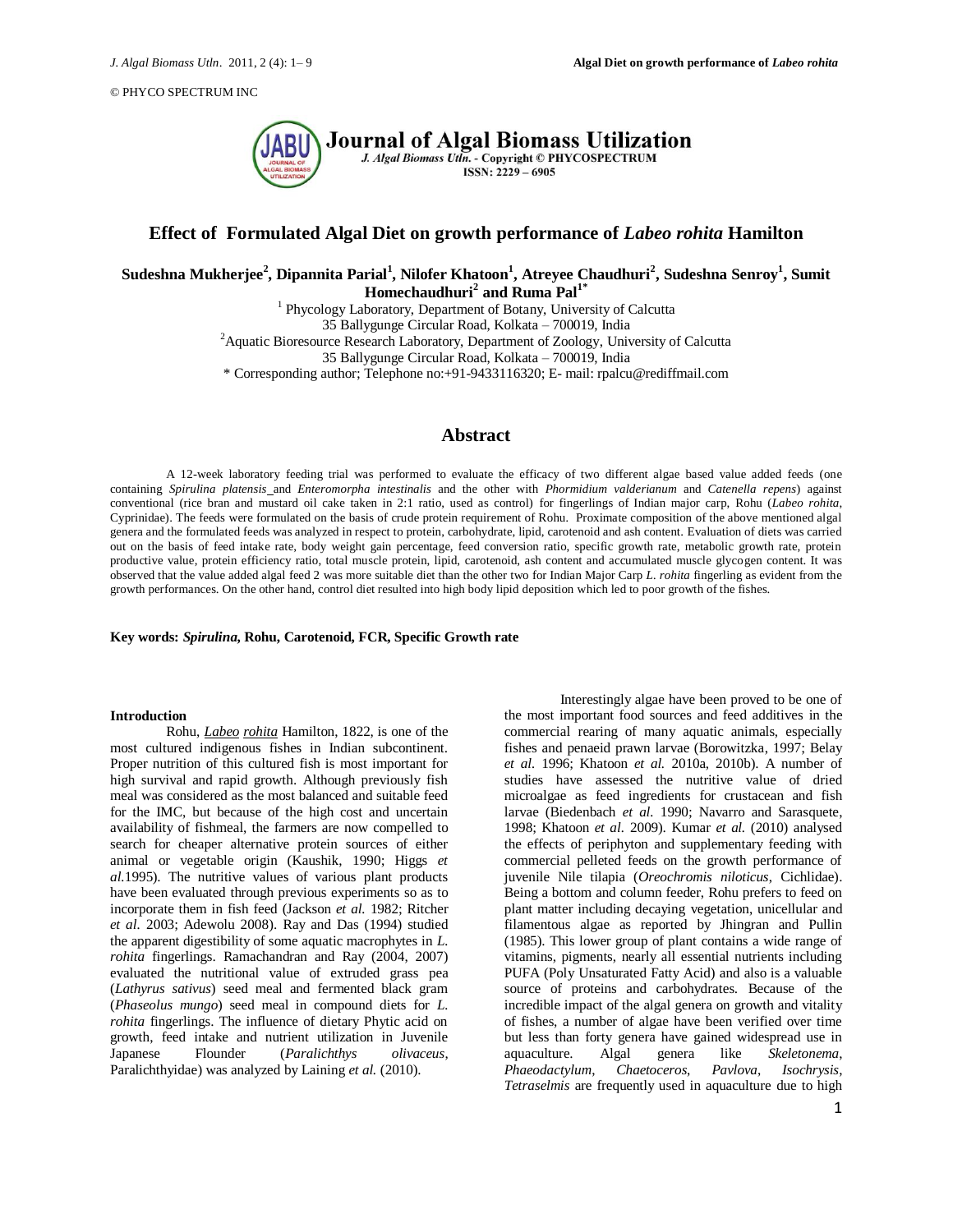content of PUFA, DHA (Docosahexanoic acid) and EPA (Eicosapentanoic acid) (Benemann, 1992; Becker, 1999; Wang, 2003; Knuckey *et al.* 2005). Other algal genera like *Spirulina*, *Chlorella, Scenedesmus, Dunaliella, Nannochloropsis* are widely used as aquaculture feed for their high nutritional value (Venkataraman, 1980; Avron and Ben-Amotz, 1992; Lee, 1997; Yamaguchi, 1997). *Spirulina*, *Dunaliella*, *Haematococcus* are also used as good sources of anti-oxidant pigments like carotenoids, lutein, astaxanthin, zeaxanthin, etc in fish farming mainly for colored fishes (Chiu *et al.* 2001; Hanaa *et al.* 2003) for the intracellular protection to fish larvae against different diseases together with the bright coloration of fishes (Trinadha *et al.* 2003).

Algae can be used directly as live culture or as value added feed supplement. Newly formulated algal diet should satisfy the nutritional requirements of the fishes with high acceptability of the feed. In the present study, the suitability of two algae based value added diets was evaluated against control feed (rice bran and mustard oil cake in 2:1 ratio) for promoting growth in Indian major carp *L. rohita* fingerlings over 12 weeks.

## **Material and Methods**

#### *Algal culture*

Two cyanophycean algal genera, *Spirulina platensis* (Gomont) Geitler and *Phormidium valderianum* (Delp.) Gomont and two eukaryotic algae, *Enteromorpha intestinalis* (Linnaeus) Nees. of Ulvophyceae (Chlorophyta) and *Catenella repens* of Florideophyceae (Rhodophyta) were used as experimental materials. Among the algal genera used, *S. platensis* was mass propagated in vertical photobioreactor using Zarrouk's medium (NaHCO<sub>3</sub>-13.61 g.l<sup>-1</sup>, Na<sub>2</sub>CO<sub>3</sub>-4.03g.l<sup>-1</sup>, K<sub>2</sub>HPO<sub>4</sub>-0.5 g.l<sup>-1</sup>, NaNO<sub>3</sub>-2.5 g l<sup>-1</sup>,  $K_2SO_4$ -1 g.l<sup>-1</sup>, NaCl-1 g.l<sup>-1</sup>, MgSO<sub>4</sub>.7H<sub>2</sub>O-0.2 g.l<sup>-1</sup>,  $CaCl<sub>2</sub>.2H<sub>2</sub>O-0.04 g.l<sup>-1</sup>, FeSO<sub>4</sub>.7H<sub>2</sub>O-0.01 g.l<sup>-1</sup>, EDTA-0.08$ g.l<sup>-1</sup>, Micronutrient solution-5 ml.l<sup>-1</sup>) and *P.valderianum* was cultured in large tanks using Artificial Sea Nutrient medium (ASNIII containing  $-$  NaCl-25 g.l<sup>-1</sup>, MgCl<sub>2</sub>.6H<sub>2</sub>O- $2 \text{ g.l}^{-1}$ , KCl-0.5 g.l<sup>-1</sup>, NaNO<sub>3</sub> -0.75 g.l<sup>-1</sup>, K<sub>2</sub>HPO<sub>4</sub>.3H<sub>2</sub>O-0.02  $g.I^{-1}$ , MgSO<sub>4</sub>.7H<sub>2</sub>O-3.5 g.l<sup>-1</sup>, CaCl<sub>2</sub> – 0.5 g.l<sup>-1</sup>, citric acid- $0.003$  g.l<sup>-1</sup>, ferric ammonium citrate-0.003 g.l<sup>-1</sup>, EDTA- $0.0005$  g.l<sup>-1</sup>, Na<sub>2</sub>CO<sub>3</sub>-0.02 g.l<sup>-1</sup>, trace metal-0.0011.l<sup>-1</sup>) at 20˚C in 16/8 hour light/dark cycle under cool fluorescent light (intensity:-  $20-30\mu$  Einstein.m<sup>-2</sup>.sec<sup>-1</sup>). Natural collection of *E. intestinalis* and *C. repens* were used as other two algal resources.

#### *Determination of proximate composition*

Proximate composition of the above mentioned algal genera and the formulated feeds was analyzed in respect to protein, carbohydrate, lipid, carotenoid and ash content. Total protein, total lipid , total carbohydrate and total carotenoid were estimated following the standard assay methods of Lowry *et al.* (1951), Bligh and Dyer (1959), Hodge and Hofreiter (1962) and Sadasivam and Manickam (1996) respectively.

### *Formulation of feed*

The rice bran and mustard oil cake in 2:1 ratio was considered as control feed. Two different algae based diets *viz.* Value added Feed 1 (VAF 1) (*S. platensis* and *E. Intestinalis* in 1.25: 1 ratio) and Value added Feed 2 (VAF 2) (*P. valderianum* and *C. repens* in 2: 1 ratio) were prepared using algal mix along with the control feed in proper ratio. Value added feeds were prepared on the basis of crude protein requirement of Rohu  $(40%)$  and the feed ingredient calculation was done following Pearson square formula (Mukhopadhyay, 1997).

## *Collection and rearing of experimental fishes*

Fingerlings of *L. rohita* of same age group (body weight of  $11.09 \pm 0.49$  g and total length of  $10.77 \pm 0.14$ cm) were procured from local fish breeding farm near Kolkata, India and were brought to the laboratory in the oxygen packed plastic container. The fishes were acclimatized in the laboratory condition for 15 days in large glass aquaria (2' x 1' x 1') containing 40 l water. Stocking density was maintained at 12 fishes. 40  $1^{-1}$  water to avoid overcrowding and the fishes were treated with tetracycline bath  $(0.012g, l<sup>-1</sup>)$  to prevent the outbreak of bacterial infection. Twigs of *Vallisneria spiralis*, *Pistia stratiotis* and *Jussiaea repens* were arranged properly in the aquaria to present a natural condition. The fishes were fed with live tubificid worm during acclimatization period and water was replenished daily to avoid accumulation of unutilized food and metabolic wastes. They were starved for 24 hrs prior to the onset of experiment.

### *Experimental procedure*

The growth trial was carried out at a constant temperature of 25°C and controlled photoperiod (12D:12L) for a period of 12 weeks. In each of the nine aquarium, (2'  $x 1'$  x 1') containing 40 l filtered pond water 15 fishes were randomly allocated to make triplicate tanks for each feeding group (control and two VAFs). Supplemented aeration was provided to maintain dissolved oxygen near saturation. Other water quality variables such as ammonia, nitrite, and nitrate were maintained at acceptable levels by mechanical and biological filtration. The fishes were fed daily with their respective feed at 5% of body weight throughout the experimental tenure. The leftover food materials were collected daily and dried in incubator at 60°C for 24 hrs. The dried materials were weighed to measure feed intake. The water was replenished every day to avoid accumulation of unutilized food and metabolic wastes.

Initially and after successive intervals of three, six, nine and 12 weeks, body weight and total body length of every experimental fish were measured following Holčĭk *et al.* (1989). Six fishes were randomly selected from each experimental tank and decapitated to collect muscles for analyzing crude muscle protein, muscle glycogen, crude lipid and accumulated carotenoid content of the muscle.

### *Analysis of biochemical and growth parameters*

Biochemical parameters such as total muscle protein, crude lipid content, accumulated muscle glycogen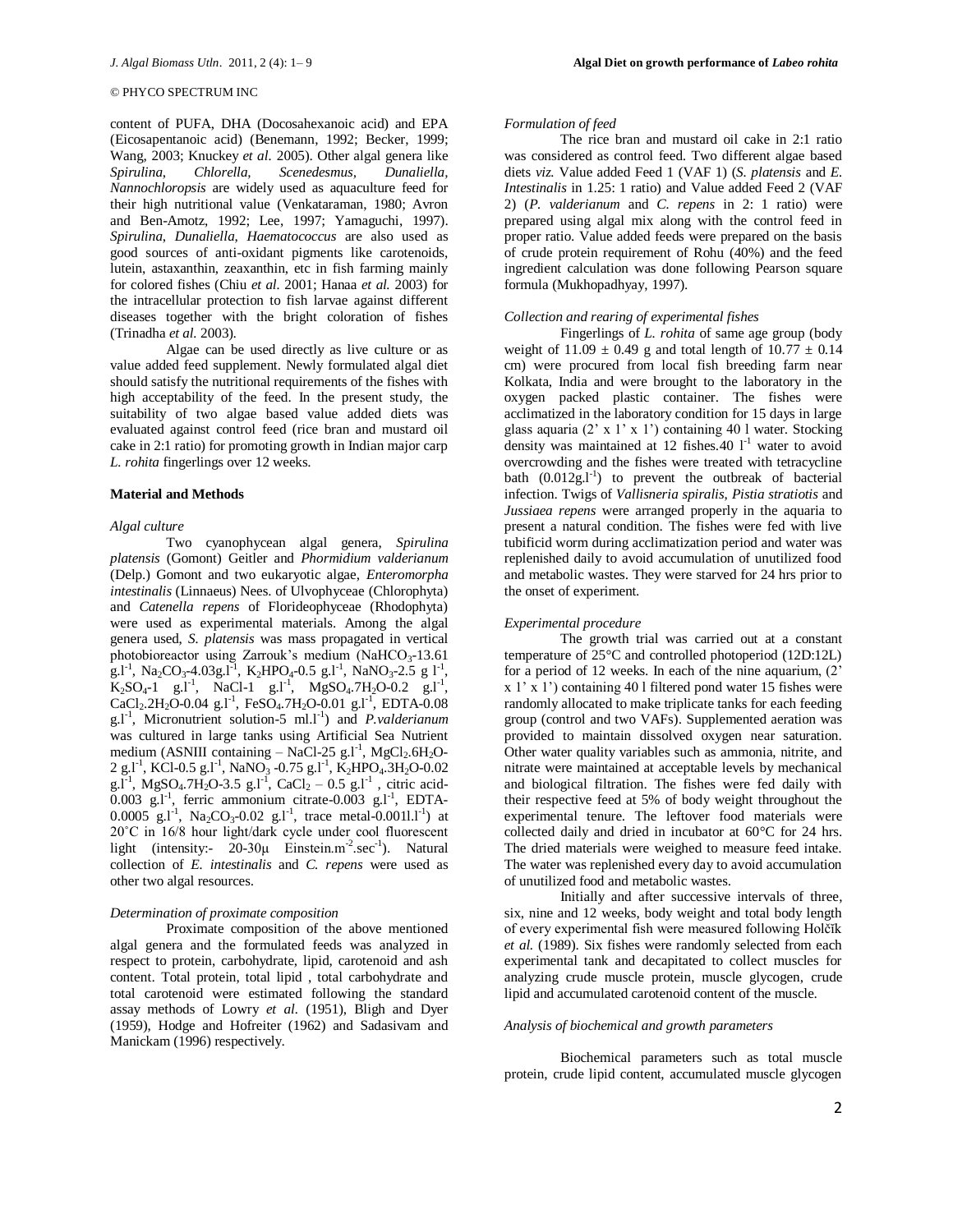content and muscle carotenoid content were estimated following the same method as was done for estimating the proximate composition of algal genera and formulated feeds.

Various growth and nutrient utilization parameters of fishes *viz.* Feed intake rate (FIR), Body weight gain percentage (BWG%), Specific growth rate (SGR), Feed conversion ratio (FCR), Metabolic growth rate (MGR), Protein efficiency ratio (PER) and Protein productive value (PPV) were evaluated from each experimental feeding group as following Becker *et al.* (1999) and Siddhuraju and Becker (2003).

## *Statistical analyses*

Univariate ANOVA following Zar (1999) was carried out at 5% level of significance to compare three feed means on the basis of morphometric and biochemical characters at selected periods of exposure during 12 week of continuous feeding. **Results**

## *Determination of proximate composition of constituent algal genera and formulated feeds*

The proximate composition of the selected algal genera and formulated feeds was determined and shown in Table 1 and Table 2 respectively. Among the four selected algal genera, *S. platensis* and *P. valderianum* showed proportionately higher protein content whereas, *E. intestinalis* and *C. repens* had high carbohydrate content in its nutrient composition. Those algae were formulated accordingly on the basis of crude protein requirement of *L. rohita* such that both the value added feeds would have similar proportion of nutrient content. The proximate composition analysis of the formulated VAF1 showed highest protein (48.61  $\pm$  0.4%), carbohydrate (27.9  $\pm$  0.4%), moisture (15.4%) and ash content (18.2%), whereas, VAF2 had higher muscle carotenoid  $(0.179 \pm 0.1\%)$  and gross energy (37.01%). The control feed had highest lipid content  $(10.11 \pm 0.2\%)$  among the three.

| Algal genera    | Protein       | Carbohydrate (%) | Lipid          | Carotenoid $(\% )$ |
|-----------------|---------------|------------------|----------------|--------------------|
|                 | $($ %)        |                  | (%)            |                    |
| S. platensis    | $61.45 + 0.4$ | $5.7 \pm 0.5$    | $2.62 + 0.4$   | $0.08 \pm 0.03$    |
| P. valderianum  | $25.62 + 0.1$ | $3.2 + 0.3$      | $3.19 + 0.2$   | $0.15 + 0.34$      |
| E. intestinalis | $13.05 + 0.4$ | $52.34 + 0.3$    | $4.58 + 0.6$   | $0.06 \pm 0.02$    |
| C. repens       | $9.53 + 0.3$  | $32.24 + 0.2$    | $9.52 \pm 0.3$ | $0.18 \pm 0.29$    |

### **Table 1. Proximate composition of the algal genera used.**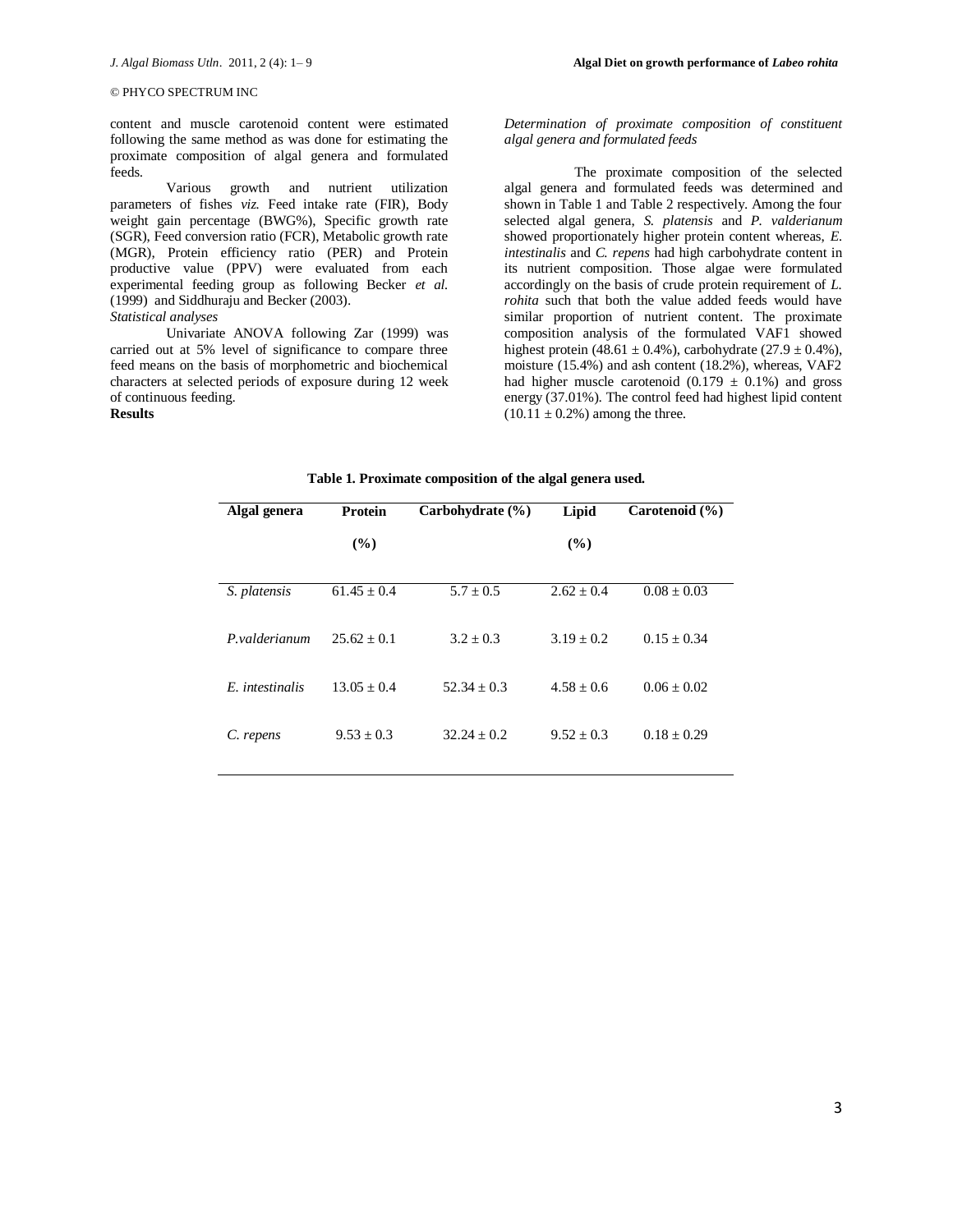| Feed        | Moisture | Ash    | Protein     | Carbohydrate   | Lipid       | Carotenoid       | <b>Gross</b>  |
|-------------|----------|--------|-------------|----------------|-------------|------------------|---------------|
| <b>Type</b> | (%)      | $(\%)$ | (%)         | (%)            | (%)         | $(\%)$           | <b>Energy</b> |
|             |          |        |             |                |             |                  | (%)           |
| Control     | 12.6     | 11.2   | 40.89 $\pm$ | $14.9 \pm 0.5$ | $10.11 \pm$ |                  | 34.33         |
| feed        |          |        | 0.2         |                | 0.2         |                  |               |
| Value       | 15.4     | 18.2   | 48.61 $\pm$ | $27.9 \pm 0.4$ | $4.93 \pm$  | $0.074 \pm 0.01$ | 35.61         |
| added       |          |        | 0.4         |                | 0.4         |                  |               |
| Feed 1      |          |        |             |                |             |                  |               |
| Value       | 12.2     | 15.1   | 41.22 $\pm$ | $20.3 \pm 0.2$ | $7.02 \pm$  | $0.179 \pm 0.1$  | 37.01         |
| added       |          |        | 0.3         |                | 0.2         |                  |               |
| Feed 2      |          |        |             |                |             |                  |               |

**Table 2. Proximate composition of the formulated fish feeds.**

# *Feed intake rate*

In the present study, the fish group fed with two experimental diets showed a higher feed intake rate than that of the control feed during the first 5 weeks of experiment (Fig 1). In the later stage, however, all the feeds were almost equally ingested by the fishes. On an average, the VAF 2 was mostly accepted  $(0.61 \pm 0.14 \text{ g fish}^{-1} \text{ day}^{-1})$ followed by VAF 1 (0.599  $\pm$  0.11 g fish<sup>-1</sup> day<sup>-1</sup>) and control feed  $(0.56 \pm 0.11 \text{ g fish}^{-1} \text{ day}^{-1})$ .



**Figure 1: Feed intake rate of three groups of fishes fed with three different feeds.**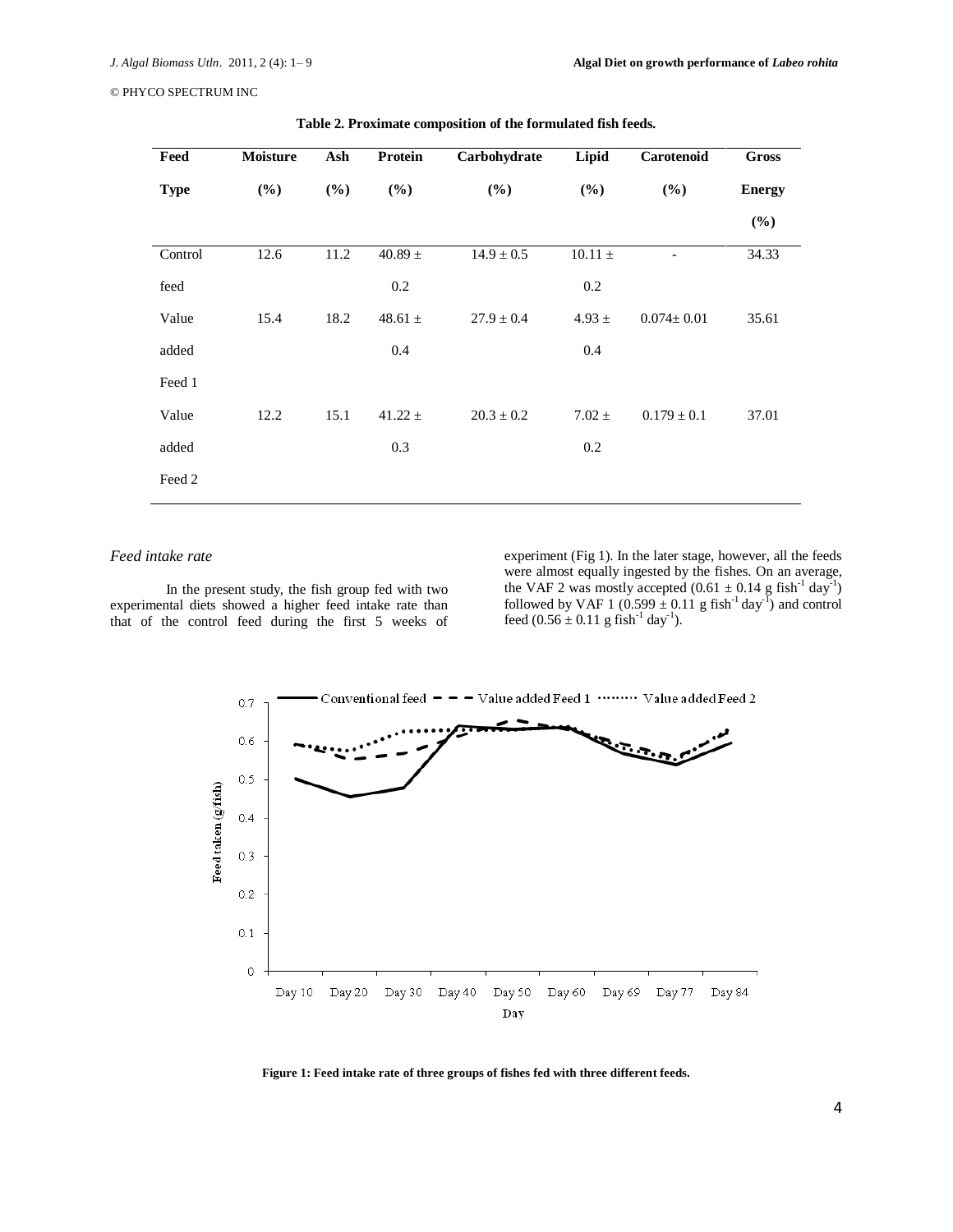### *Analysis of growth parameters*

Inspite of almost equal feed intake rate, significant increases were found in the morphometric characters (body weight and total length) of the experimental fish groups as compared to that of the control group (P< 0.05). In course of the experimental tenure of 12 weeks, the fish group fed with VAF 2 showed almost 2.5 fold increases in body weight from an initial weight of  $11.09 \pm 0.27$  g. VAF 1 also contributed a considerable increase accordingly. The total length of both the experimental fish groups increased from  $11.9 \pm 0.12$  cm to  $14.1 \pm 0.15$  cm for VAF1 and to  $15.1 \pm 0.16$  cm for VAF 2. On the other hand, the fish group fed with control feed did not show any significant variation in the morphometric characters. Similar pattern of growth was reflected in various growth parameters studied. VAF 2 resulted in improvement of almost all the growth parameters (body weight gain percentage, specific growth rate, feed conversion ratio, metabolic growth rate) followed by VAF 1 and control feed (Table 3).

## **Table 3: Changes in different growth parameters of** *L. rohita* **fingerlings after continuous exposure of 12 weeks to two**

| Growth     | <b>Control feed</b> | Value added | <b>Value added</b> |  |
|------------|---------------------|-------------|--------------------|--|
| parameters |                     | Feed 1      | Feed 2             |  |
| BWG %      | 25.068              | 126.691     | 144.725            |  |
| <b>SGR</b> | 0.266               | 0.974       | 1.065              |  |
| <b>FCR</b> | 1.6916              | 1.1258      | 1.02178            |  |
| <b>MGR</b> | 0.759               | 3.124       | 3.461              |  |
| <b>PER</b> | 0.147               | 0.432       | 0.550              |  |
| <b>PPV</b> | $-0.129$            | 0.086       | 0.125              |  |

**experimental diets as compared to control feed.**

### *Analysis of Biochemical parameters*

Univariate ANOVA showed that the muscle protein content of the fish group fed with VAF 2 increased significantly (P< 0.05) over 12 weeks of experimental tenure in comparison to the other two feeds (Table 4). The carcass protein of those fished rose to 21.35% from an initial 15.70%. Although, the VAF 1 had maximum amount of dietary protein, but the carcass composition of the respective experimental fish group showed only 2.5% increase in protein content over the tenure of 12 weeks. Negligible variation was found in the carcass protein content of the control group over the period. Almost same trend was followed when the analysis was done on the basis of accumulated muscle glycogen content. The fishes fed with VAF 1 could accumulate highest amount of muscle glycogen (26.5  $\pm$  0.02%) followed by that with VAF 2

 $(21.3 \pm 0.01\%)$  and control group  $(18.6 \pm 0.1\%)$  within 12 weeks from an initial quantity of  $12.1 \pm 0.1\%$ .

The muscle lipid content of the fish group fed with control feed increased significantly  $(P< 0.05)$  over the 12 weeks of experimental tenure in comparison to the other two experimental feeds, as confirmed by one way ANOVA (Table 4). The control diet resulted into a 2 fold increase in lipid deposition in the body. However, the other two experimental diets did not contribute any significant discrepancy in the muscle lipid content. In addition, it was also observed that the presence of carotenoid in the algal diets (VAF 1- 0.074% and VAF2- 0.179%) resulted into elevated deposition of the same in the algae fed fishes as compared to the control group (Table 4), the highest being for the fish group fed with VAF 2.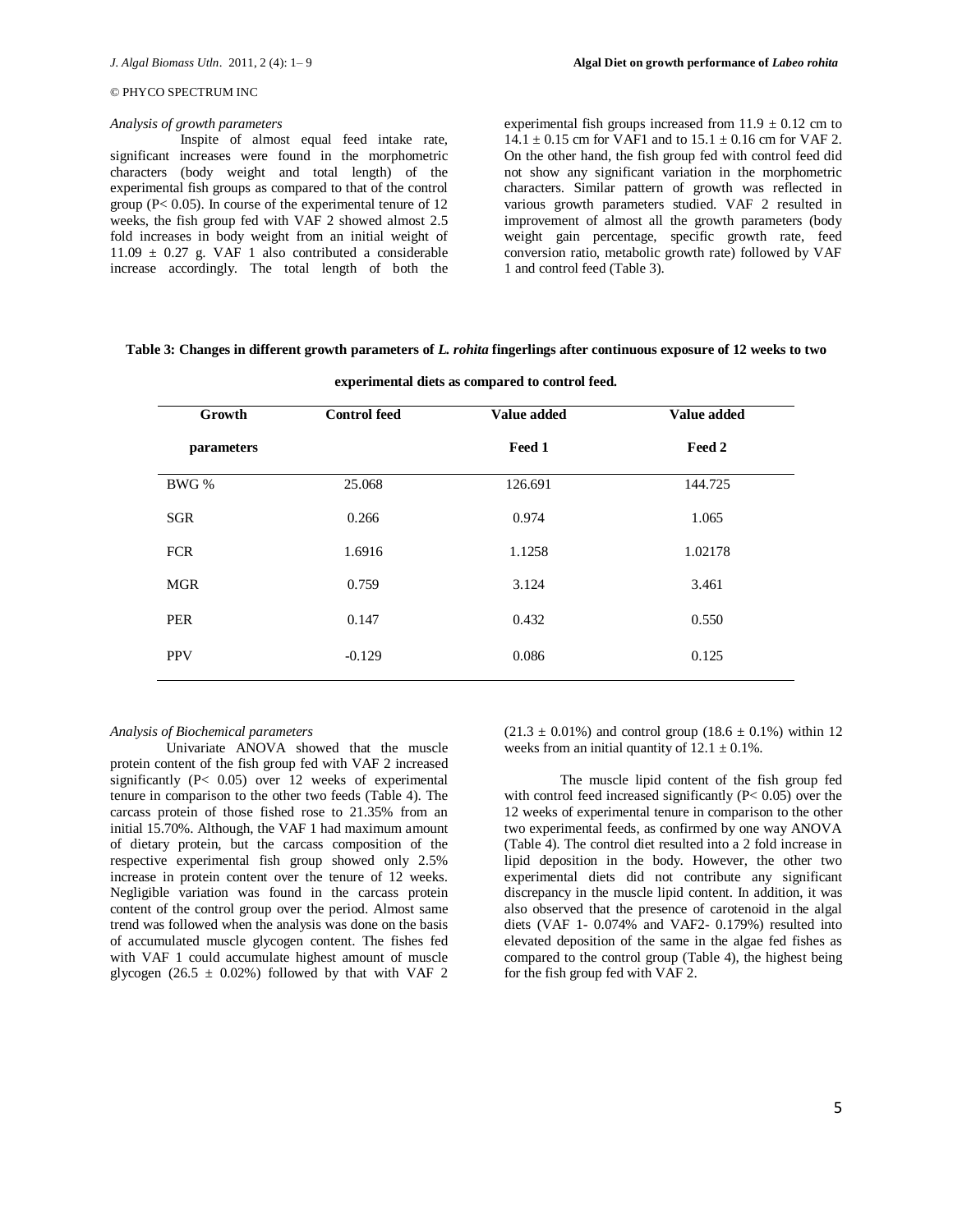| Feed    | Week of          | Body weight (g)  | Total length Protein (%) |                | Glycogen       | Lipid $(\%)$    | Carotenoid | Ash $(%)$      |
|---------|------------------|------------------|--------------------------|----------------|----------------|-----------------|------------|----------------|
|         | Exposure         |                  | (cm)                     |                | (% )           |                 | (%)        |                |
|         |                  |                  |                          |                |                |                 |            |                |
| Control | $\boldsymbol{0}$ | $11.09 \pm 0.27$ | $11.9 \pm 0.12$          | $15.70 \pm$    | $12.1 \pm$     | $6.3 \pm 0.02$  | $0.08 \pm$ | $4.1 \pm 0.27$ |
|         |                  |                  |                          | 0.03           | $0.01\,$       |                 | 0.25       |                |
|         | 12               | $13.87 \pm 0.13$ | $11.97 \pm 0.13$         | $13.28\,\pm\,$ | $18.06\,\pm\,$ | $11.2\pm0.01$   | $0.07 \pm$ | $3.5 \pm 0.31$ |
|         |                  |                  |                          | $0.02\,$       | 0.1            |                 | 0.32       |                |
| Value   | $\boldsymbol{0}$ | $11.09 \pm 0.27$ | $11.9 \pm 0.12$          | $15.70 \pm$    | 12.1 $\pm$     | $6.3\pm0.02$    | $0.08 \pm$ | $4.1 \pm 0.27$ |
| added   |                  |                  |                          | 0.03           | $0.01\,$       |                 | 0.25       |                |
| Feed 1  |                  |                  |                          |                |                |                 |            |                |
|         | 12               | $25.14 \pm 0.17$ | $14.1 \pm 0.15$          | $18.51\pm$     | $26.5 \pm$     | 4.41 $\pm$      | $0.10 \pm$ | $4.7 \pm 0.14$ |
|         |                  |                  |                          | $0.01\,$       | 0.02           | 0.015           | 0.12       |                |
| Value   | $\boldsymbol{0}$ | $11.09 \pm 0.27$ | $11.9 \pm 0.12$          | $15.70\,\pm$   | 12.1 $\pm$     | $6.3 \pm 0.02$  | $0.08 \pm$ | $4.1\pm0.27$   |
| added   |                  |                  |                          | 0.03           | $0.01\,$       |                 | 0.25       |                |
| Feed 2  |                  |                  |                          |                |                |                 |            |                |
|         | 12               | $27.14 \pm 0.14$ | $15.1 \pm 0.16$          | $21.31 \pm$    | $21.3 \pm$     | $4.43 \pm 0.02$ | $1.12 \pm$ | $4.4 \pm 0.02$ |
|         |                  |                  |                          | 0.03           | 0.02           |                 | 0.21       |                |
|         |                  |                  |                          |                |                |                 |            |                |

# **Table 4: Carcass proximate composition of** *L. rohita* **fingerlings fed on control and two experimental diets.**

### **Discussion**

Algae with high nutritional value have remarkable potential as fish feed. Previous finding by Khatoon *et al.* (2010b) suggested that algal feed could be a better supplement for animal protein like *Tubifex*, Tubificidae. Initially it was revealed from the proximate composition analysis of the formulated feeds as well as the carcass study that the value added feeds had higher ash content (VAF1-18.2% and VAF2-15.1%) than the control feed (11.2%) indicating more minerals in algal feeds, which resulted into high deposition of nutrients in the VAF fed fishes (Table 4), confirming that the experimental feeds enhanced more utilization of the dietary nutrients. The result was in contrast to the previous finding by Khatoon *et al. (*2010a) showing less utilization of the minerals in optimum level by more nutrient containing experimental algae based feed (*N. ellipsosporum*: *Navicula minima*:

Daphnia:: 2:1:1) than the control one (Daphnia) as confirmed by ash content. This contrasting result might be due to the fact that the ability of fishes to utilize dietary nutrients may differ among species.

Several factors have also been reported to contribute to the observed variation in the growth responses of fishes. Hasan and Macintosh (1992) found that the growth performance of common carp (*Cyprinus carpio*, Cyprinidae ) varied with the variation in the acceptability of diets. This result was similar for the catfish (*Clarius batrachus*, Clariidae) as revealed by Hasan *et al.* (1989).

The fish group fed with two experimental diets showed a higher feed intake rate than that with the control feed during the experimental tenure. This might be due to the attractive colour, racy flavour and good nutrient composition of the experimental feeds. Previously Yamamoto *et al.* (2000) discovered that rainbow trout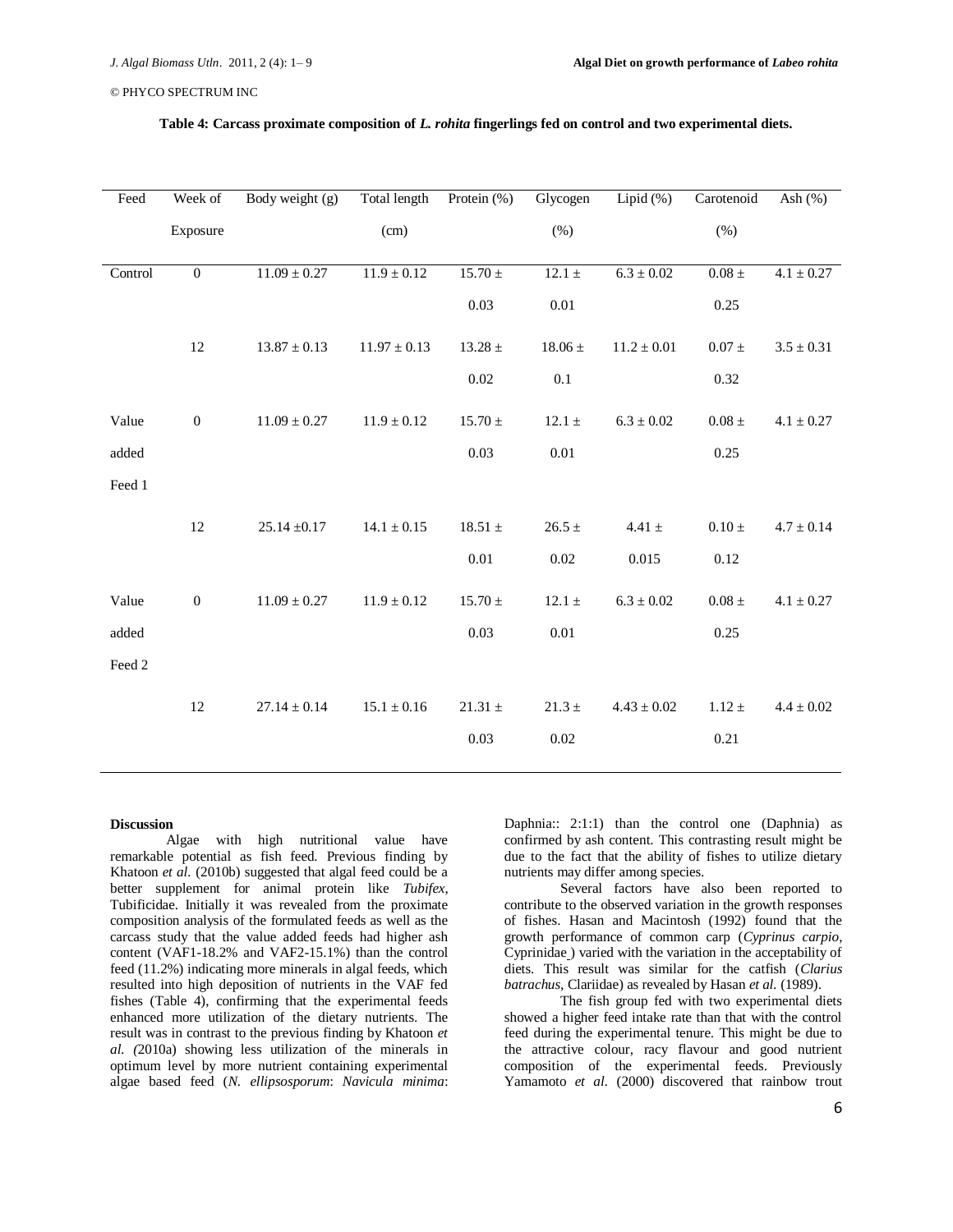(*Onchorhynchus mykiss*, Salmonidae) had a preference for diets with balanced essential amino acid pattern. Again Fournier *et al.* (2002) revealed that there was an effect of both protein and amino acid levels on voluntary feed intake in fish. Both VAF 1 and 2 had a good protein content for which the fishes seemed to prefer those foods.

In course of the experimental tenure of 12 weeks, the fish group fed with VAF 2 showed a substantial improvement in almost all the growth parameters (body weight gain percentage, specific growth rate, feed conversion ratio, metabolic growth rate) followed by VAF 1 and control feed (Table 3).The presence of a mixture of several algal proteins in proper ratio might have significantly enhanced growth as indicated by the previous findings. It was suggested that the use of various protein sources in combination was more effective than a single source in replacing fish meal in carp diet (Hasan, 1986; Hossain and Jauncey, 1990). Earlier reviews of Mustafa and Nakagawa (1995) confirmed that the supplementation of macro and micro algae meal enhanced growth, feed utilization, lipid metabolism, body composition, disease resistance and carcass quality of a variety of fishes. This was supported by the findings of Kumar *et al.* (2010) that the provision of bamboo substrate colonized with periphyton could significantly enhance the growth and yield of Nile tilapia grown in brackish groundwater ponds. The above finding hence pointed out that algal mixture might contribute to a good growth performance in long term exposure.

The high carcass protein content of the fishes from experimental feeding groups might have been contributed by the higher protein content of the experimental diets. Even though, the VAF 1 had maximum amount of dietary protein, it neither could convert into high carcass protein nor to the increased growth as was observed for VAF 2. Singh *et al.* (2006) revealed that specific growth rate, feed conversion and protein utilization of *L. rohita* fingerlings were influenced by the dietary protein content. The maximum growth of *L. rohita* fry resulted at a dietary protein level between 34.10 % and 36.60 % at a temperature range of 20 – 23º C (Akand *et al.* 1991) and the growth of tilapia *(Oreochromis mossambicus*, Cichlidae*)* showed a decrease in growth at dietary protein level above the optimum (Jauncey, 1982). The reciprocation of dietary proteins with growth and its utilization was also reported by Rajbanshi and Mumtazuddin (1989) for Indian major carp (*L. rohita*) when fed with different dietary protein levels. Hence, the VAF 2 having the optimum dietary protein level might be more suitable than VAF 1 to provide increased muscle protein and enhanced growth in fish body. Same trend was also observed in case of carbohydrate content as shown in Table 4. The high dietary carbohydrate content of the experimental feeds resulted into high muscle glycogen content.

The muscle lipid content of the fish group fed with control feed increased significantly (P< 0.05) over the 12 weeks of experimental tenure in comparison to the other two experimental feeds, as confirmed by one way ANOVA (Table 4). This might probably due to lipid deposition in the body of fishes fed

with control feed containing high-lipid content. Deposition of high body lipid content in the fish fed on high-energy containing diet was also reported by Mahata (1994) and Nandeesha *et al.* (1990). The high lipid deposition in control diet group had a negative correlation with body weight gain which was supportive to the findings that the high energy content in the diets might have a negative correlation with weight gain (%) and specific growth rate (Page and Andrews, 1973; Daniels and Robinson, 1986). An inverse relationship between growth and dietary energy was reported by Daniels and Robinson (1986) in juvenile red drum (*Sciaenops ocellatus*, Sciaenidae). Our result corroborated with the previous findings that dietary lipid level above 15% could had an adverse effect on growth and food utilization as found in common carp (Bryant, 1980; Jauncey, 1979) and *Labeo rohita* (Hasan *et al.* 1993). On the other hand optimum lipid levels resulted in improved growth rates, feed conversion ratios, nutrient utilization, and reduced nitrogen excretion (Yigit *et al.* 2002; Martins *et al.* 2007). Both the VAF 1 and 2 had a lipid content of much lower than the optimum level and they resulted into a low body lipid deposition and an improved growth rate in all aspect. Therefore, the study confirmed the fact that the high lipid containing diet such as control feed used in this experiment might have a deleterious effect on fish body growth as excessive lipid could lead to decreased feed intake and might reduce the utilization of other nutrients, resulting in poor growth performance (Hemre and Sandnes, 1999).

The high dietary carotenoid content might have contributed to elevated muscle carotenoid deposition. The occurrence of carotenoid in the experimental fishes might protect them against different diseases as suggested by Trinadha Babu *et al.* (2003).

The overall study revealed that the VAF 2 contributed better growth performances as evident from most of the above parameters. On the other hand, control diet resulted into high body lipid deposition which led to poor growth of the fishes. The present experiment thus suggested that the efficacy of the algal protein incorporated diets was higher than the control one in terms of growth performances. Therefore, the locally available algal genera can be used in combination with the control feed to achieve a comparable or even better result in Indian major carp farming which may have a high commercial value in long term.

### **Acknowledgement**

The authors are thankful to the Head of the departments, Department of Zoology and Department of Botany, University of Calcutta for the facilities provided. Financial support from UGC-UPE project is thankfully acknowledged.

### **References**

- Adewolu, M.A. 2008 Potentials of sweet potato (Ipomoea batatas) leaf meal as dietary ingredient for Tilapia zilli fingerlings. Pak. J. Nut. 7(3) : 444-449.
- Akand, A.M., M. Soeb, M.R. Hasan & M.G. Kibria 1991 Nutritional requirement of Indian major carp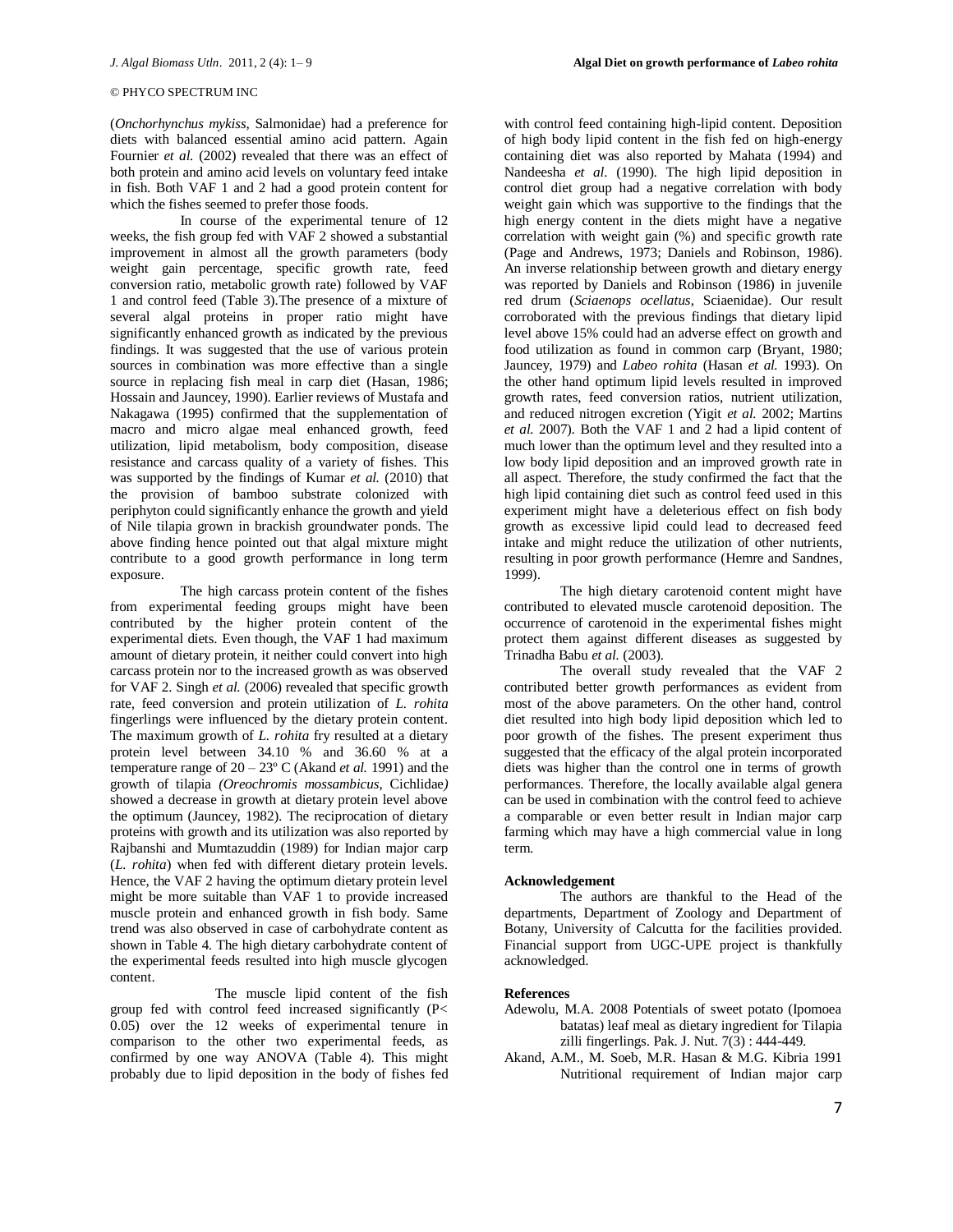(Labeo rohita, Ham.)-1. Effect of dietary protein on growth, food conversion and body composition. Agricult. Int. 1: 35-43.

- Avron, M. & A. Ben-Amotz 1992 Dunaliella physiology, biochemistry and biotechnology 240 pp. CRC Press.
- Becker, K., S. Schreiber, C. Angoni & R. Blum 1999 Growth performance and feed utilization response of Oreochromis niloticus x Oreochromis aureus hybrids to L-carnitine measured over a full fattening cycle under commercial conditions. Aquaculture 174 : 313-322.
- Belay, A., T. Kato, & Y. Ota 1996 Spirulina (Arthrospira); Potential application as an animal feed supplement. J. Appl. Phycol. 8 : 303-311.
- Benemann, J.R. 1992 Microalgae aquaculture feeds. J. Appl. Phycol. 4 (3) : 233-245.
- Biendenbach, J.M., L.L. Smith & A.L. Lawrence 1990 Use of a new spray dried algal product in penaeid larval culture. Aquaculture 86 : 249-57.
- Bligh, E.G. & W.J. Dyer 1959 A rapid method of total lipid extraction and purification. Can. J. Biochem. Physiol. 37 : 911-917.
- Borowitzka, M.A. 1997 Microalgae for aquaculture; Opportunities and constraints. J. Appl. Phycol. 9 : 393-401.
- Bryant, P.L. 1980 The husbandry and Nutrition of carp larvae and fry (PhD thesis) 211 pp. University of Ashton in Birmingham, Birmingham.
- Chiu L., M. Huei, S. Emily, & Y. Chang 2001 Techniques in finfish larviculture in Taiwan. Aquaculture 200 : 1–31.
- Daniels, W.H. & E.H. Robinson 1986 Protein and energy requirement of juvenile red drum (Sciaenops ocellatus). Aquaculture 53 : 243-252.
- Fournier, V., M.F. Gouillou- Coustans, R. Metailler, C. Vachot, M.J. Guedes, F. Tulli, A. Oliva- Teles, E. Tibaldi, & S.J. Kaushik 2002 Protein and arginine requirements for maintenance and nitrogen gain in four teleosts. British J. Nut. 87(5) : 459-468.
- Hanaa, H., K. Abd EI-Baky, E.I. Baz, & E.I. Baroty 2003 Spirulina species as a source of carotenoid and tocopherol and its Anticarcinoma factors. Biotechnology 2(3) : 222-240.
- Hasan, M.A., M.G.M. Alam & M.A. Islam 1989 Evaluation of some indigenous ingredients as dietary protein sources for catfish (Clarias batruchus, Linnaeus) fry. In E.A. Huisman, K. Conneveld & A.H.M Bouwmans (Ed.), Aquacultural Research in Asia: Management Techniques and Nutrition, pp.125- 137 Wageningen, Pudoc.
- Hasan, M.R. 1986 Husbandory factors affecting survival and growth of carp (Cyprinus carpio) fry and an evaluation of dietary ingredients available in Bangladesh for the formulation of a carp fry diet (Ph.D thesis) 415 pp. Institute of Aquaculture, University of Stirling, Scotland.
- Hasan, M.R. & D.J. Macintosh 1992 Optimum food particle size in relation to body size of common carp

(Cyprinus carpio L.) fry. Aquacult. Fish. Manage. 23 : 315-325.

- Hasan, M.R., A.M. Akand, M.A. Ali & M.M. Ali 1993 Nutritional requirement of Indian major carp (Labeo rohita) – 2. Effect of dietary lipid on growth, food conversion and body composition. In EIFAC Workshop on Methodologies for Determination of Nutritional Requirements in Fish Organized by European Inland Fisheries Advisory Commission, Eichenau, Germany.
- Hemre, G.I. & K. Sandnes 1999 Effect of dietary lipid level on muscle composition in Atlantic salmon Salmo salar. Aquacult. Nutr. 5 : 9-16.
- Higgs, D.A., B.S. Dosanjh, A.F. Prendergast, R.M. Beames, R.W. Hardy, W. Riley & G. Deacon 1995 Use of rapeseed/canola protein products in finfish diets. In C.E. Lim & D.J. Sessa (Ed.), Nutrition and Utilization Technology in Aquaculture pp. 130- 156 Champaign II.
- Hodge, J.E. & B.T. Hofreiter 1962 Determination of reducing sugars and carbohydrates. In R.L. Whistler & M.L. Wolfrom (Ed.), Methods in Carbohydrate Chemistry pp. 380-394 Academic Press Inc. New York.
- Holčĭk, J., R. Kinzelbach, L.I. Sokolov & V.P. Vasiľev 1989 Acipenser sturio Linnaeus, 1758. In J. Holcik (Ed.), The Freshwater fishes of Europe: General Introduction to Fishes, Acipenseriformes pp. 367–394 AULA-Verlag. Wiesbaden 1/II.
- Hossain, M.A. & K. Jauncey 1990 Substitution of fishmeal by oilseed meals in various combinations in the diet of common carp. Malaysian Appl. Biol. 19(2) : 1-12.
- Jackson, A.J., B.S. Capper & A.J .Matty 1982 Evaluation of some plant proteins in complete diets for the tilapia (Sarotherodon mossambicus). Aquaculture 27 : 97–109.
- Jauncey, K. 1979 Growth and Nutrition of carp in heated effluents (Ph.D. thesis) 202 pp. University of Ashton in Birmingham, Birmingham.
- Jauncey, K. 1982 The effect of varying dietary protein on growth of tilapia (Sarotherodon mossambicus). Aquaculture 27 : 43-142.
- Jhingran, V.G. & R.S.V. Pullin 1985 A hatchery manual for the common, Chinese and Indian major carps 191 pp. ICLARM Studies and Review11.
- Kaushik, S.J. 1990 Use of alternative protein sources for the intensive rearing of carnivorous fish. In R. Flos, L. Tort & P. Torres (Ed.), Mediterranean Aquaculture pp. 125-138 Ellis Horwood Limited.
- Khatoon, N., P. Chattopadhyay, A. Mukhopadhyay, M. Mukhopadhyay & R. Pal 2009 Algal diet in Prawn Aquaculture. Fish. Chimes 28 : 44-47.
- Khatoon, N., P. Sengupta, S. Homechaudhuri & R. Pal 2010a Evaluation of Algae Based Feed in Goldfish (Carassius auratus) Nutrition. Proc. Zool. Soc. 63 (2) : 109–114.
- Khatoon, N., A. Chaudhuri, S. Sen Roy, N. Kundu, S. Mukherjee, D.Majumdar, S. Homechaudhuri &